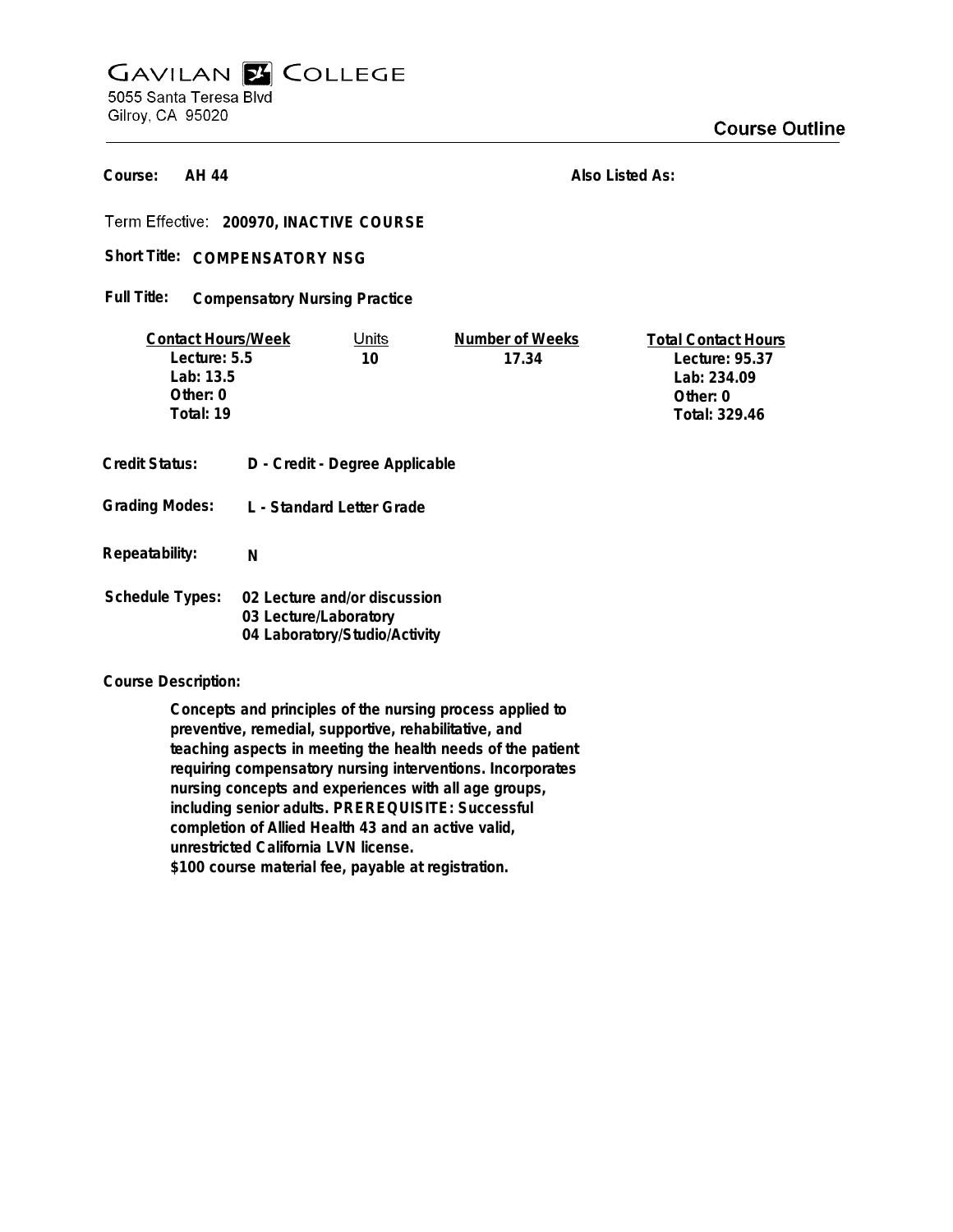**ARTICULATION and CERTIFICATE INFORMATION Associate Degree: CSU GE: IGETC: CSU TRANSFER: Transferable CSU, effective 200470 UC TRANSFER: Not Transferable PREREQUISITES: Completion of AH 43, as UG, with a grade of C or better.**

## **COREQUISITES:**

**STUDENT LEARNING OUTCOMES:**

**1. Students will analyze pre-written patient plans of care and will individualize the plan to a specific patient. ILO: 2,1,3,4,6,7**

**Measure: Written careplans, Clinical evaluations**

**2. Students will use principles of college-level mathematical**

**concepts to correctly calculate medication dosages and intravenous solution flow rates.**

**ILO: 2,3**

**Measure: Clinical evaluations, Clinical calculation, exams (required to pass the course)**

**3. Students will interact effectively with people of all ages, many cultures and ethnicities demonstrating awareness of the students' own values and opinions, as well as awareness and respect of the opinions and values of others.**

**ILO: 4,6**

**Measure: Clinical evaluations, Classroom participation in discussions regarding ethical dilemmas of patient care process recordings 4. Students will use therapeutic nursing interventions which reflect the standard of nursing practice. This will be exhibited by the student's ability to use psychomotor and psychosocial interventions**

**which promote health; and prevent, minimize, or resolve problems as identified by the nurse and patient. Therapeutic interventions are independent actions grouped in theory-based research and experiences. ILO: 2,1,3,4,6**

**Measure: Clinical evaluations mid and end of semester, Written and/or actual care plans each week, California exam for certification or NCLEX Nursing Licensure Exam**

**5. Student will reflect creative and critical thinking skills.**

**Creative and critical thinking is characterized by openness of inquiry, ability to ask pertinent questions, production of new ideas, flexible problem solving, examination of underlying assumptions, and an ability to present diverse perspectives.**

**ILO: 2,1,3,4,6**

**Measure: Written course work,**

**Classroom presentations, Case studies, Exams**

**6. Students will communicate clearly, verbally and in writing using appropriate grammar, vocabulary and word usage with patients, peers, facility staff and instructors representing diverse populations and viewpoints.**

**ILO: 1,2,3,4,6**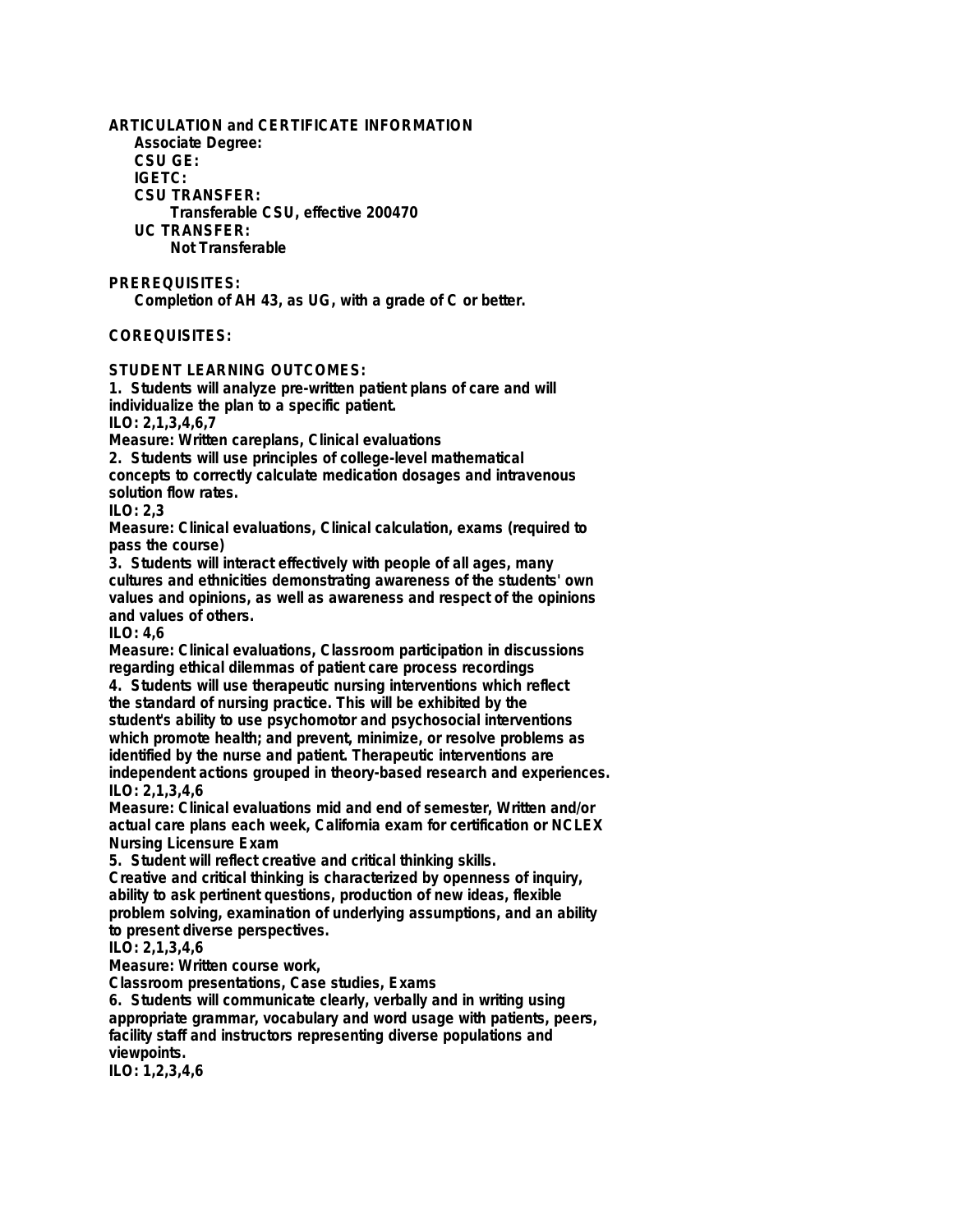**Measure: Written course work, Clinical evaluations, Essay questions on quizzes, exams, Interactive classroom assignments using computer software**

**7. Students will demonstrate appropriate active listening skills using techniques of therapeutic communication to verify that communication has been accurately interpreted. Students will use language interpreters at appropriate times in the clinical settings. ILO: 1,2,3,4,6**

**Measure: Classroom presentations, Role play with instructor evaluation, Clinical evaluations**

**8. Students will critically analyze data from textbooks, patient charts including electronic charts, dictionaries, reference books, and the internet. Apply theoretical concepts and facts to real life situations, with computer simulated patient situations and exams. ILO: 2,3,4,5,6,1**

**Measure: Written course work, Clinical evaluations, Exams 9. Students will utilize nursing process to prioritize and organize nursing care and to problem solve. Nursing process includes:**

**a. Assessment of objective and subjective patient data b. Analysis of data using the information to develop patient**

**outcomes in planning patient care**

**c. Identify and implement appropriate nursing interventions to meet expected outcomes**

**d. Revise the plan of care as needed based on the information from the evaluation**

**ILO: 2,1,3,4,6**

**Measure: Written care plans, Active care plans in the clinical setting, Clinical evaluations, Case studies using actual patients**

**TOPICS AND SCOPE:**

**Inactive Date: 05/11/2009 Inactive Term: Fall 2009 Please see course content in Master Course Outline located in the Curriculum Specialist's office. ASSIGNMENTS: Each week the student will read appropriate chapters of the text and complete assigned exercises and workbook.**

**METHODS OF INSTRUCTION:**

**Lecture, lab, skills demonstration, return demonstration. METHODS OF EVALUATION: The types of writing assignments required: Written homework Reading reports Lab reports Essay exams Term papers Other: Classroom presentations, internet assigments. The problem-solving assignments required: Homework problems Quizzes Exams Other: Minimum 85% competency level pass/fail only. The types of skill demonstrations required: Class performance**